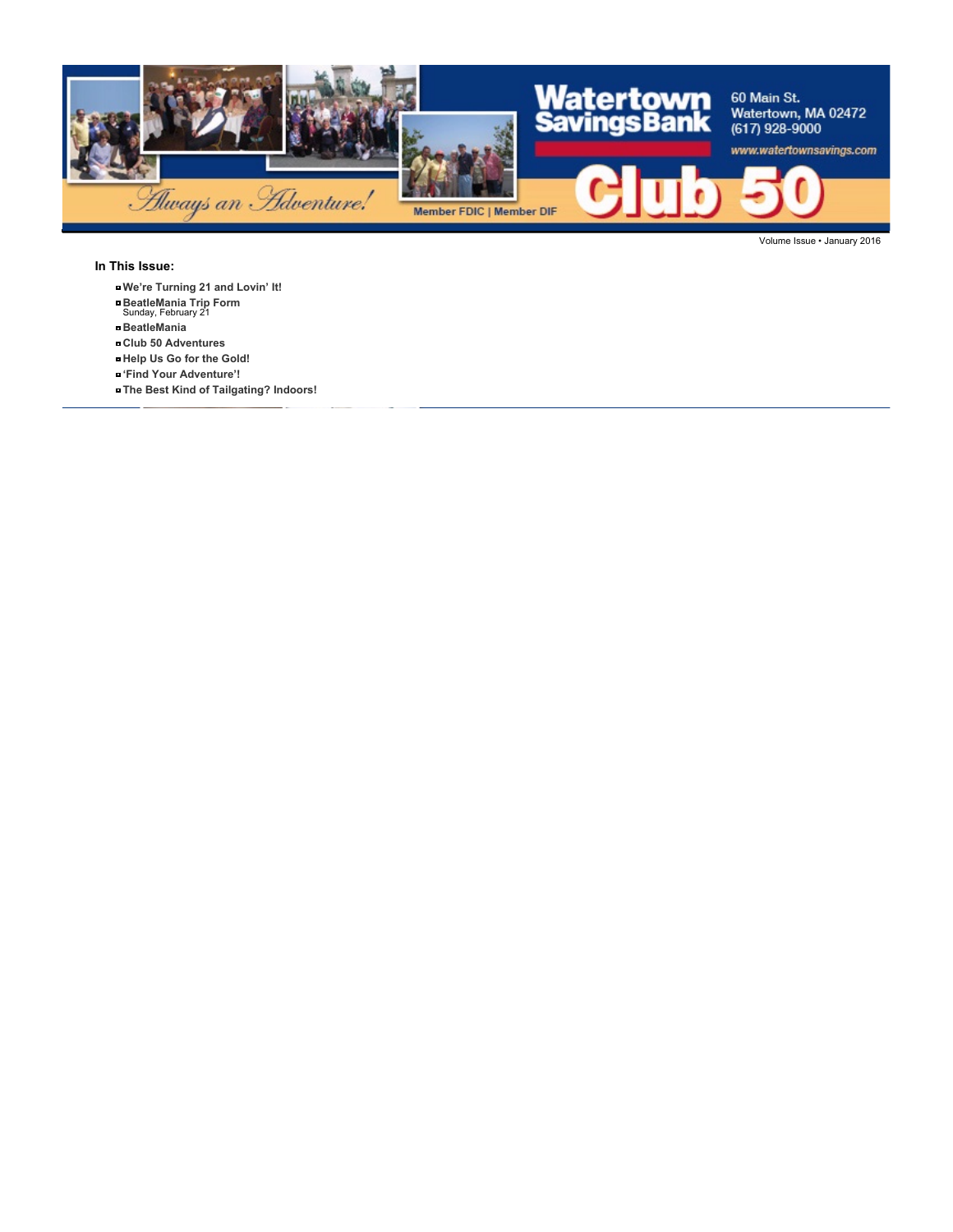

#### **The Latest**

## **We're Turning 21 and Lovin' It!**

Happy 21st Anniversary, Club 50! Ready to have as much fun traveling as we did last year?

Fresh off of our amazing New Year's in Southern California (see the "Featured Photo" section for details), Karen and I have "hit the ground running" with finalizing plans for all of the<br>2016 trips – we're having too much f

And while we're featuring our first day trip for this year in this eNewsletter (see "Club 50 Opportunities"), find out our orher day trips and overnight trips for 2016 at our annual **Travel**<br>**Seminar at 5 p.m., Thursday, J** 

If you haven't let us know yet that you're coming to the Travel Seminar, I would like to request that you please do so by next Friday, January 21. We want to make sure we have<br>seating, travel materials, and refreshments re

l also have a request that is on a somber note: If you know of a Club 50 member's passing, please let me or Karen know: At the end of the year, we would love to remember them and<br>share a photo of them at the Annual Holiday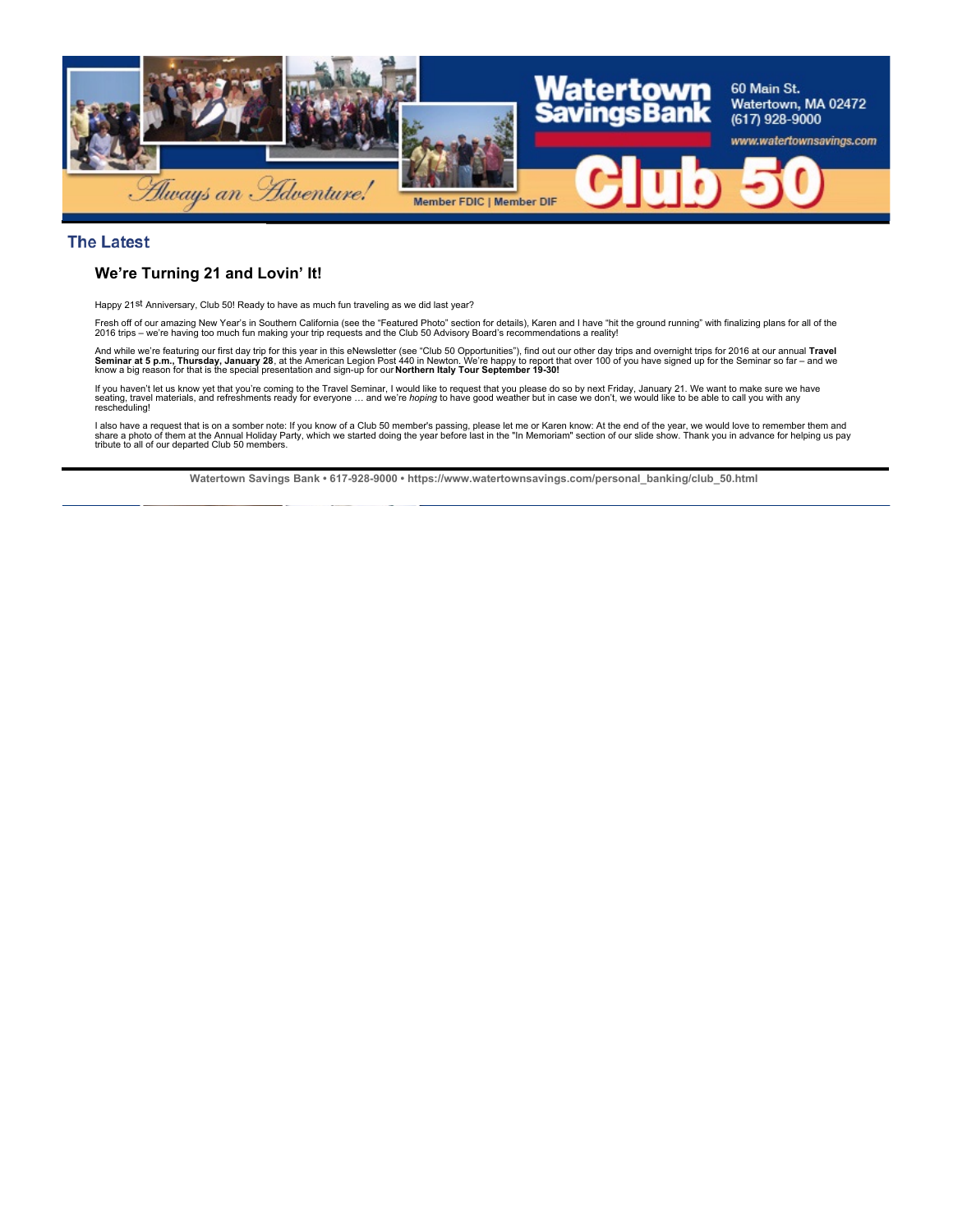

# **BeatleMania Trip Form**

**Sunday, February 21**

| <b>RESERVATION FORM: BeatleMania</b><br><b>Return to: WATERTOWN SAVINGS BANK CLUB 50</b><br>ATT: CONNIE BRACELAND 617-928-2338<br>60 MAIN STREET, WATERTOWN MA 02472                                                                                                                                                                                                                                                                                                                                                      |                                                                                                                                                                                                                                | 1ST DAY OF SIGN UP: FRIDAY, JANUARY 29<br><b>BEATLEMANIA</b><br><b>TRIP DATE: Sunday, February 21</b><br>Price: \$119 Members \$129 Guests |  |  |
|---------------------------------------------------------------------------------------------------------------------------------------------------------------------------------------------------------------------------------------------------------------------------------------------------------------------------------------------------------------------------------------------------------------------------------------------------------------------------------------------------------------------------|--------------------------------------------------------------------------------------------------------------------------------------------------------------------------------------------------------------------------------|--------------------------------------------------------------------------------------------------------------------------------------------|--|--|
| Enclosed please find $\frac{1}{2}$ per person as payment in full for person(s). Full payment is due at time of reservation.<br>Please make checks payable to: WATERTOWN SAVINGS BANK                                                                                                                                                                                                                                                                                                                                      |                                                                                                                                                                                                                                |                                                                                                                                            |  |  |
|                                                                                                                                                                                                                                                                                                                                                                                                                                                                                                                           |                                                                                                                                                                                                                                |                                                                                                                                            |  |  |
|                                                                                                                                                                                                                                                                                                                                                                                                                                                                                                                           |                                                                                                                                                                                                                                |                                                                                                                                            |  |  |
|                                                                                                                                                                                                                                                                                                                                                                                                                                                                                                                           | Traveling Companions: Note that the Special Requests: Note that the Special Requests: Note that the second second second second second second second second second second second second second second second second second sec |                                                                                                                                            |  |  |
|                                                                                                                                                                                                                                                                                                                                                                                                                                                                                                                           |                                                                                                                                                                                                                                |                                                                                                                                            |  |  |
| I hereby give permission to Watertown Savings Bank to duplicate and use for advertising purposes, any photographs taken of me on this trip. Watertown Savings Bank Club 50<br>is organizing this event for its selected customers. The Bank uses experienced tour guides and common carriers. By signing this form you agree to hold Watertown Savings<br>Bank, Club 50, its employees, successors, agents and assigns harmless for all injuries, damages or other losses arising from their participation in this event. |                                                                                                                                                                                                                                |                                                                                                                                            |  |  |
| Signature: Date: Date: Date: Signature: Date: Date: Date: Date: Date: Date: Date: Date: Date:                                                                                                                                                                                                                                                                                                                                                                                                                             |                                                                                                                                                                                                                                |                                                                                                                                            |  |  |
| Entrée Choices (please choose one):<br>Grilled Atlantic Salmon (warm mango salsa) Grilled Shrimp Skewer (lemon butter drizzle) Grilled Chicken (BBQ glazed)                                                                                                                                                                                                                                                                                                                                                               |                                                                                                                                                                                                                                |                                                                                                                                            |  |  |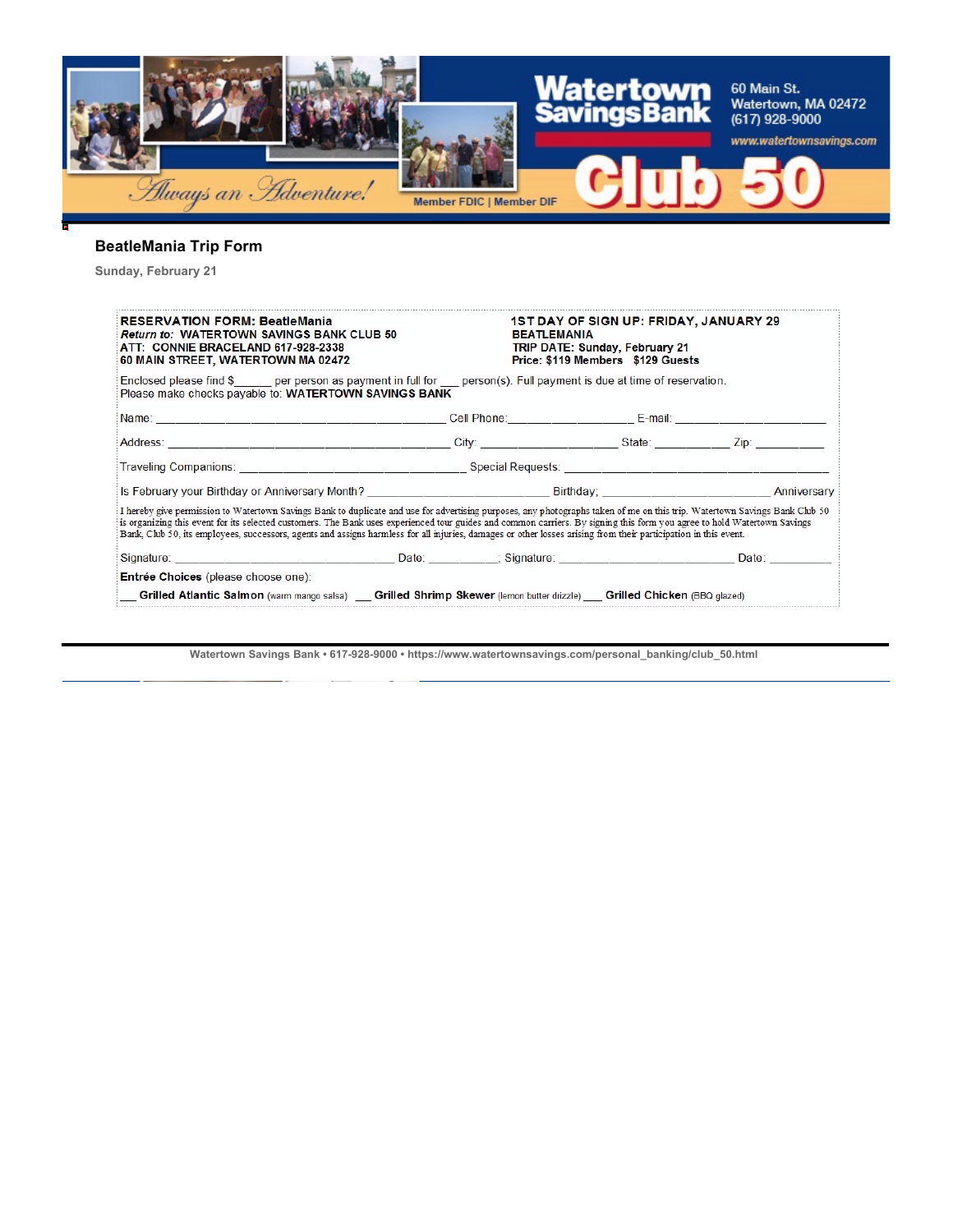

### **Club 50 Opportunities**

### **BeatleMania**

Date: **Sunday, February 21**

First day of Signup: Friday, January 29

**Price per person: \$119 Members \$129 Guests**

**Walkability: moderate:** ability to walk at a moderate pace.

*Yeah! Yeah! Yeah!* Who can resist reliving the heyday of the Fab Four!

**Reagle Music Theatre** in Waltham – "Broadway at your doorstep!" – opens 2016 with a one-of-a-kind tribute, tracing the musical journey of the Beatles from their humble beginnings at<br>The Cavern Club to the British Invasion

The songs? "I Want to Hold Your Hand," "A Hard Day's Night," "With a Little Help From My Friends," "Penny Lane," "All You Need Is Love," "Strawberry Fields," "Hey Jude," "Here<br>Comes the Sun," "Revolution," "Let It Be" … an

We have Premium Reserved seats for the Matinee performance, and a treat for lunch beforehand – the new **Bonefish Grill** in Waltham. (Connie, Karen and our Yankee Line<br>representative Sue did a "scouting trip" lunch there an We will board our deluxe Yankee Line motorcoach from the WSB Main Office, 60 Main Street, Watertown, to leave 11:30 a.m., and to return at approximately 4 p.m. All taxes and gratuities are included.

**Cancellation Policy:** Before 2/12/16 – Partial refund, minus ticket price. (If, and only if, we can find someone to take your place on the trip will we be able to grant a full refund during<br>this time.) After 2/12/16 – No

Please note: Motorcoach seating is assigned according to the date & time we receive your reservation (excluding accommodations for special needs), starting 8:30 a.m. on the<br>established first date of sign up. Non-members tr assist them.

A Yankee Line, Inc. acts only as an agent for the various independent suppliers that provide hotel accommodations, transportation, sightseeing, activities, or other services connected<br>with this tour. Such services are subj

**The reservation form is available on the left column of this page – see Forms.**

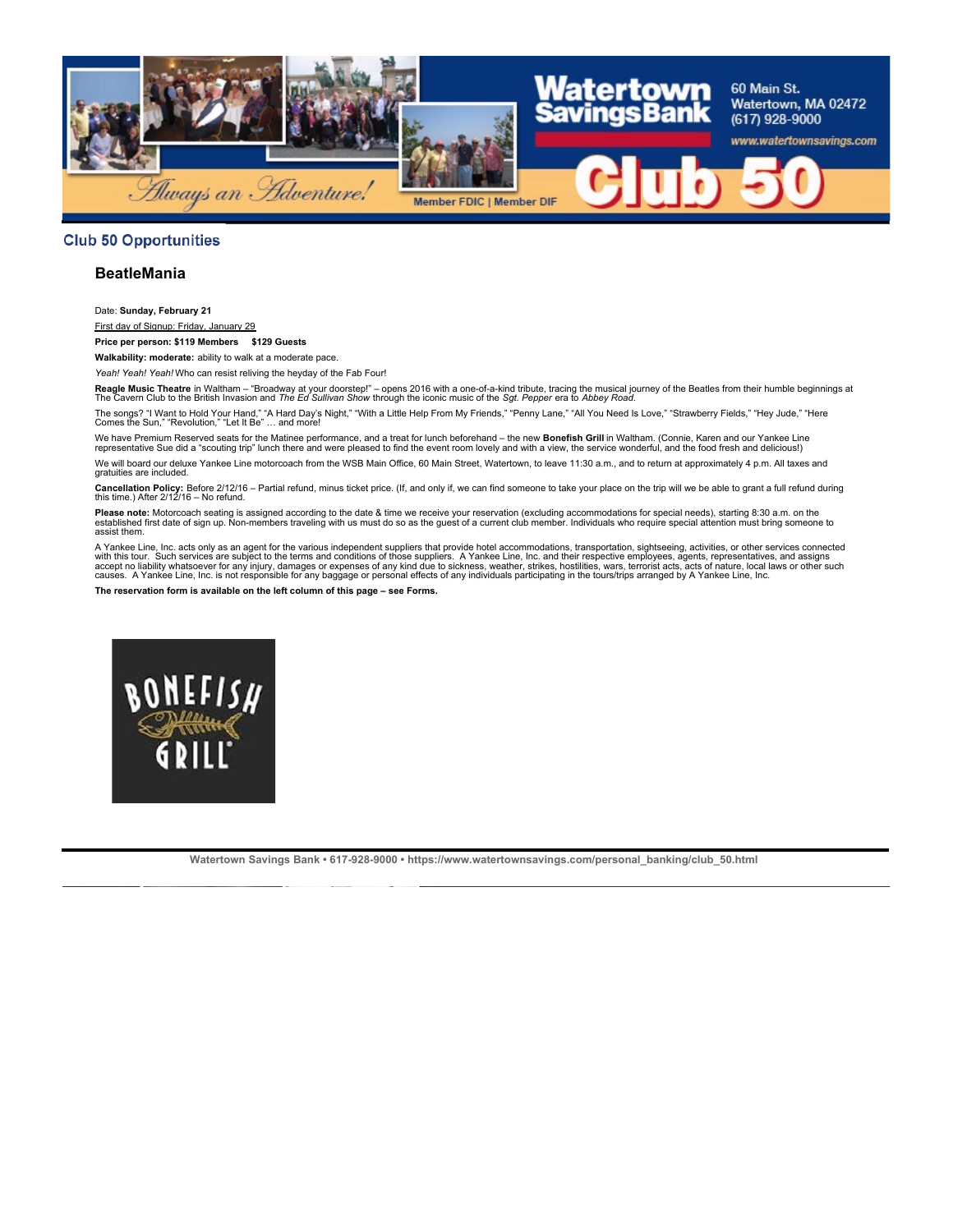

#### **Club 50 Adventures**

**BeatleMania: The Ultimate Beatles Tribute at Reagle Music Theatre<br>Lunch at Bonefish Grill<br>Sunday, February 21** 

**Hawaiian Adventure** March 30-April 9

**Northern Italy Tour** September 19-30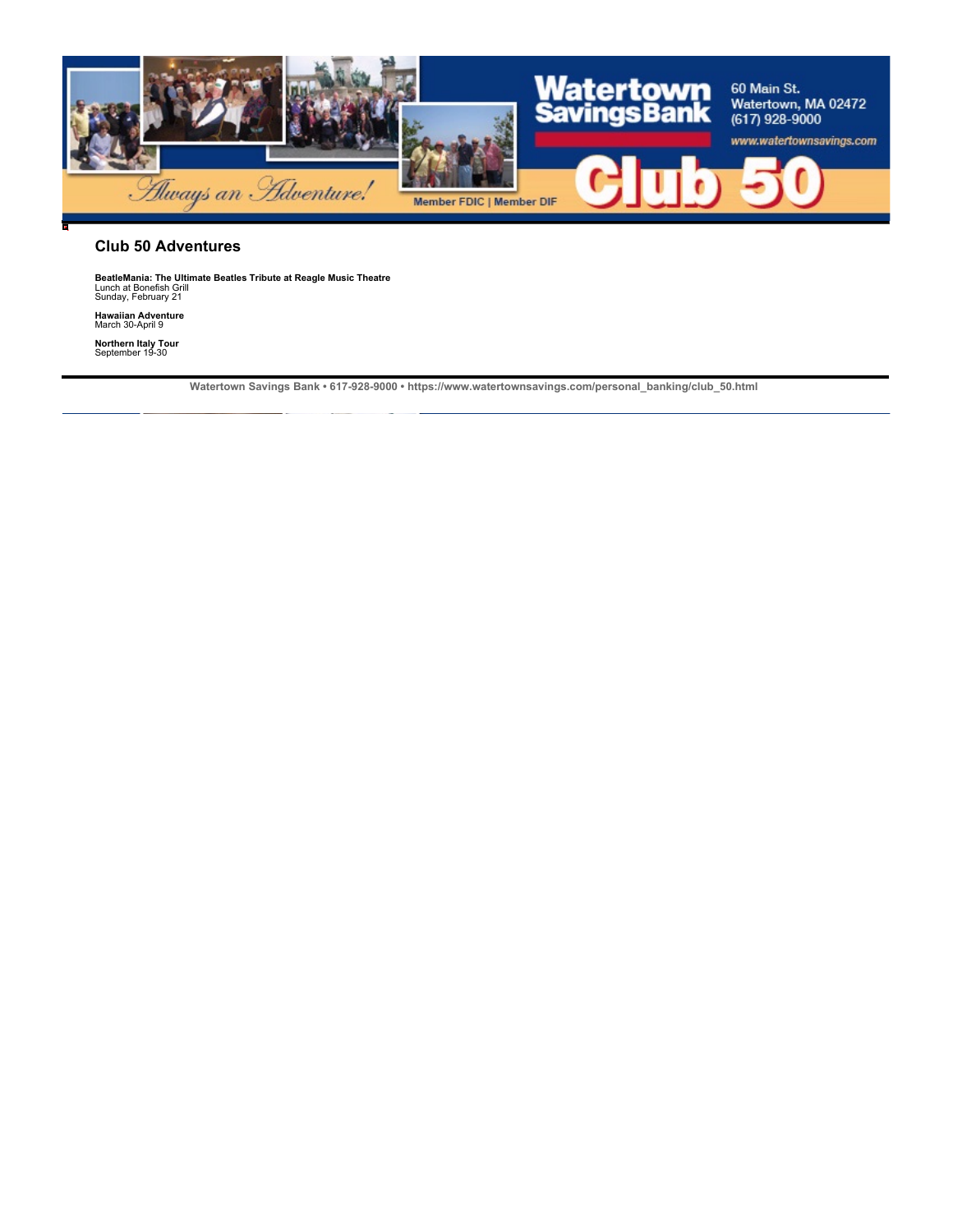

## **Save the Date**

## **Help Us Go for the Gold!**

We hope you're seeing lots of "We Need Your VOTE!" buttons when you visit Watertown Savings Bank: WSB is making a big push this year to once again achieve our **Wicked Local,**<br>**Readers Choice Gold** status … and we are also

Each year Wicked Local and Gatehouse Media conduct a Readers Choice Poll to determine the favorite businesses in town. It's an opportunity to acknowledge the good service you<br>receive. The WSB staff takes great pride in hav

Your support is greatly appreciated! To vote visit www.wickedlocalfavorites.com.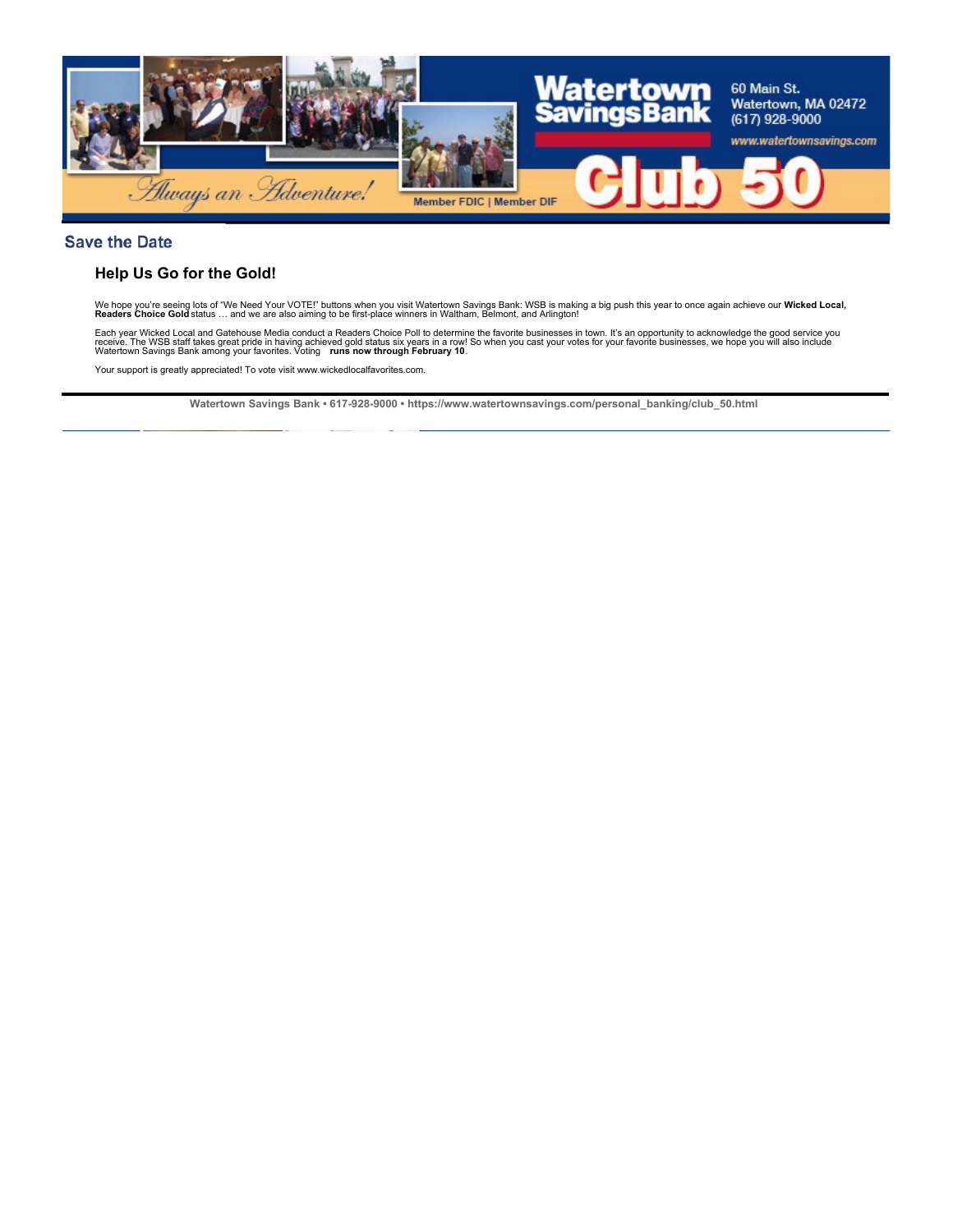

## **Featured Photo**

## **'Find Your Adventure'!**

Party like it's 2016!: Getting in the New Year's Eve spirit are (standing, left to right) Kitty Tulipano, Domenic DeJulio, Maria Stack and (seated, left to right) Pam Higgins, Janet Corliss,<br>and Mary Alice McMahon.

The theme of the **2016 Tournament of Roses Parade?** "Find Your Adventure" – and Club 50 certainly did! We were so happy to attend a "bucket list" event and have great grandstand<br>seats! There's nothing like seeing Grand Mar

As you can see in the photo, we also had a great time dining, dancing, and merrymaking at the New Year's Eve bash in **LA.**, and after the parade we had two nights in the Southern<br>California paradise of **San Diego**, with a

Want to see more Club 50 photos of our Rose Parade trip, along with other recent trips we've enjoyed? Just click on WSB Photo Album in red on the left or find us on Facebook at Watertown Savings Bank-Massachusetts!